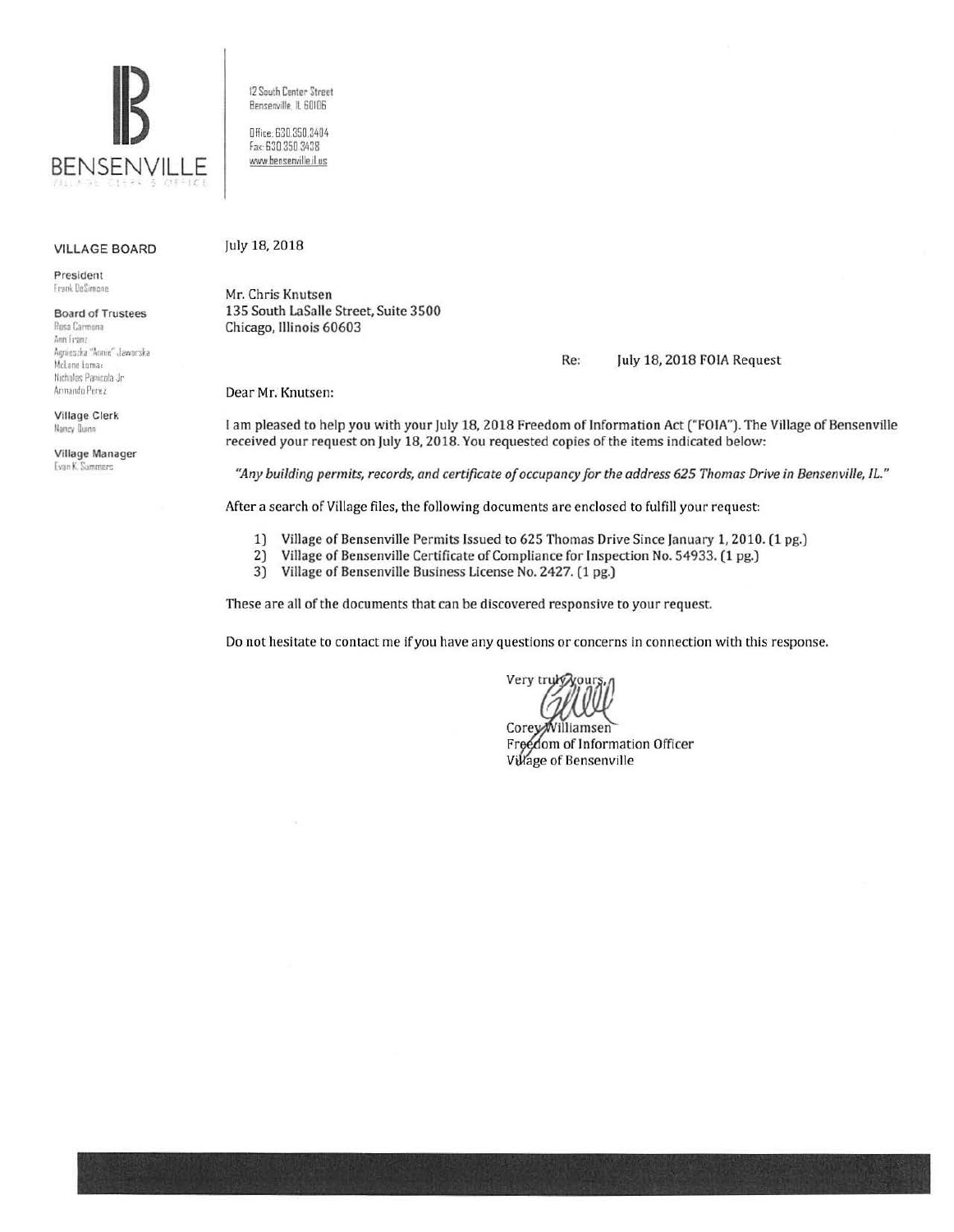| Location                      | <b>Municipality</b> | <b>App Status</b> | <b>Application Recv'd</b> | <b>Project/Activity Desc Line 2</b> |
|-------------------------------|---------------------|-------------------|---------------------------|-------------------------------------|
| 625 NORTH THOMAS DRIVE        | BENSENVILLE         | ACTIVE            | 10/06/2014                | ADD PARKING AREA                    |
| <b>625 NORTH THOMAS DRIVE</b> | BENSENVILLE         | ACTIVE            | 07/31/2015                |                                     |
| <b>625 NORTH THOMAS DRIVE</b> | BENSENVILLE         | ACTIVE            | 09/01/2016                | DIRECTIONAL SIGNS                   |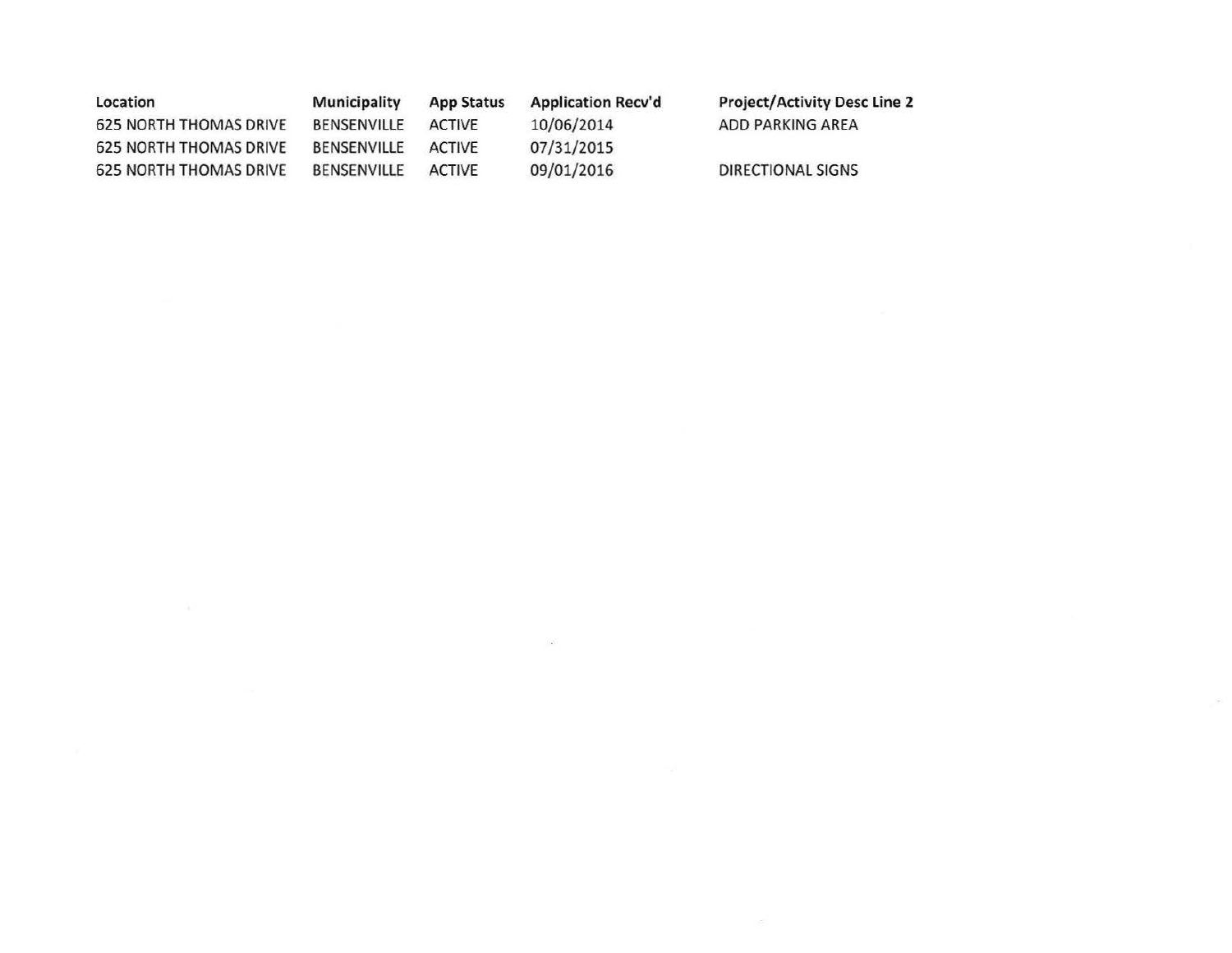Village of Bensenville Department of Community and Economic Development 12 S. Center Street, Bensenville, IL 60106 Phone: 630.350.3413 Fax: 630.350.3449

# **CERTIFICATE OF COMPLIANCE**

## For: NON-RESIDENTIAL INSPECTION

Inspection Number: 54933

DATE: 11/08/2017

## APPLICATION NUMBER:

This certifies that the work completed under the Village of Bensenville

TRANSPARENT CONTAINER

## 625 NORTH THOMAS DRIVE,

Bensenville, IL 60106

Has been performed satisfactorily and work may continue on the permit issued for:

With the exception of the conditions listed below:

NONE **NONE** 

m

DON TESSLER

Village of Bensenville Inspector Village of Bensenville Inspector's Signature

KEEP THIS CERTIFICATE WITH YOUR DEED AND OTHER VALUABLE DOCUMENTS